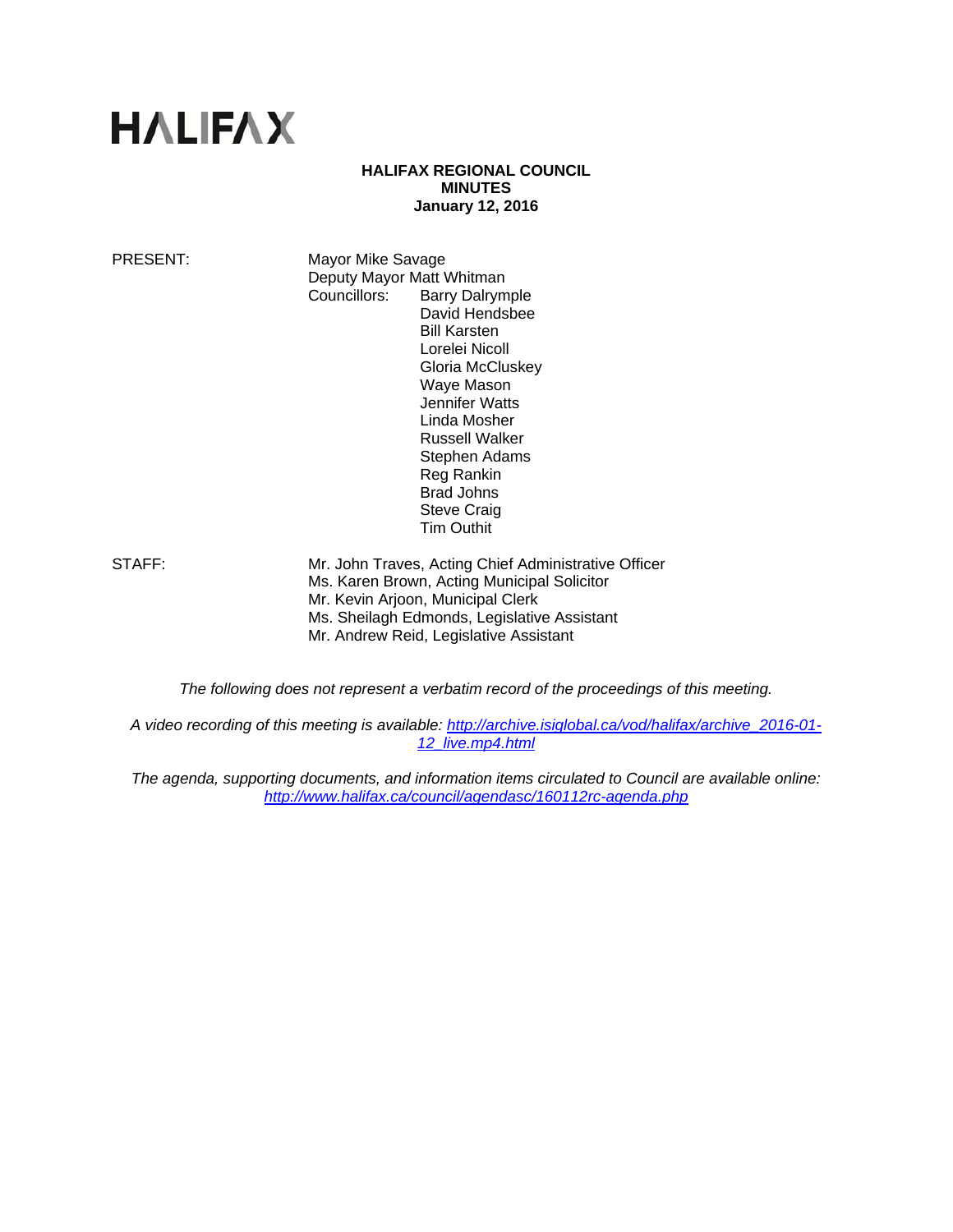*The meeting was called to order at 1:00 p.m. and recessed at 3:26 p.m. Council reconvened at 3:45 p.m. Council moved into an In Camera (In Private) session at 6:31 and reconvened at 8:50 p.m. Council adjourned at 8:56 p.m.*

# **1. CALL TO ORDER**

The Mayor called the meeting to order at 1:00 p.m. and Council stood for a moment of reflection.

#### **2. SPECIAL COMMUNITY ANNOUNCEMENTS & ACKNOWLEDGEMENTS**

Councillors noted a number of special community announcements and acknowledgements.

#### **3. APPROVAL OF MINUTES – Committee of the Whole November 24, 2015 & Regional Council November 24, December 1, December 8 and December 9, 2015**

MOVED by Councillor Nicoll, seconded by Councillor McCluskey

**THAT the minutes of Committee of the Whole November 24, 2015 & Regional Council November 24, December 1, December 8 and December 9, 2015 be approved.** 

## **MOTION PUT AND PASSED.**

#### **4. APPROVAL OF THE ORDER OF BUSINESS AND APPROVAL OF ADDITIONS AND DELETIONS**

Additions:

16. IN CAMERA (IN PRIVATE)

Private and Confidential Information Items

 2. Private and Confidential In Camera Information Report – re: Request for Proposal

Council agreed to add the Private and Confidential in camera information report.

At the request of Councillor Watts, Council agreed to consider the circulated report in regard to item 16.4.1 Personnel Matter in camera.

The Municipal Clerk advised that at the December 8, 2015 meeting Notice of Motion was given in regard to proposed amendments to Administrative Order Number 2014-001-ADM, Respecting Tax Relief to Non-Profit Organizations. He explained that staff has advised that the report has been delayed, therefore, a new notice of motion will be given at a future meeting.

Councillor McCluskey referred to a letter submitted to Council from the Greater Burnside Business Association and advised that, on their behalf, she was prepared to move a motion to defer agenda item 9.1 Halifax Regional Fire and Emergency Operational Staffing.

MOVED by Councillor McCluskey, seconded by Councillor Adams

**That agenda item 9.1 Halifax Regional Fire & Emergency Operational Staffing be deferred until a representative from District 6 has been elected in the upcoming bi-election of January 23, 2016.** 

## **MOTION TO DEFER PUT AND DEFEATED**.

MOVED by Deputy Mayor Whitman, seconded by Councillor Johns.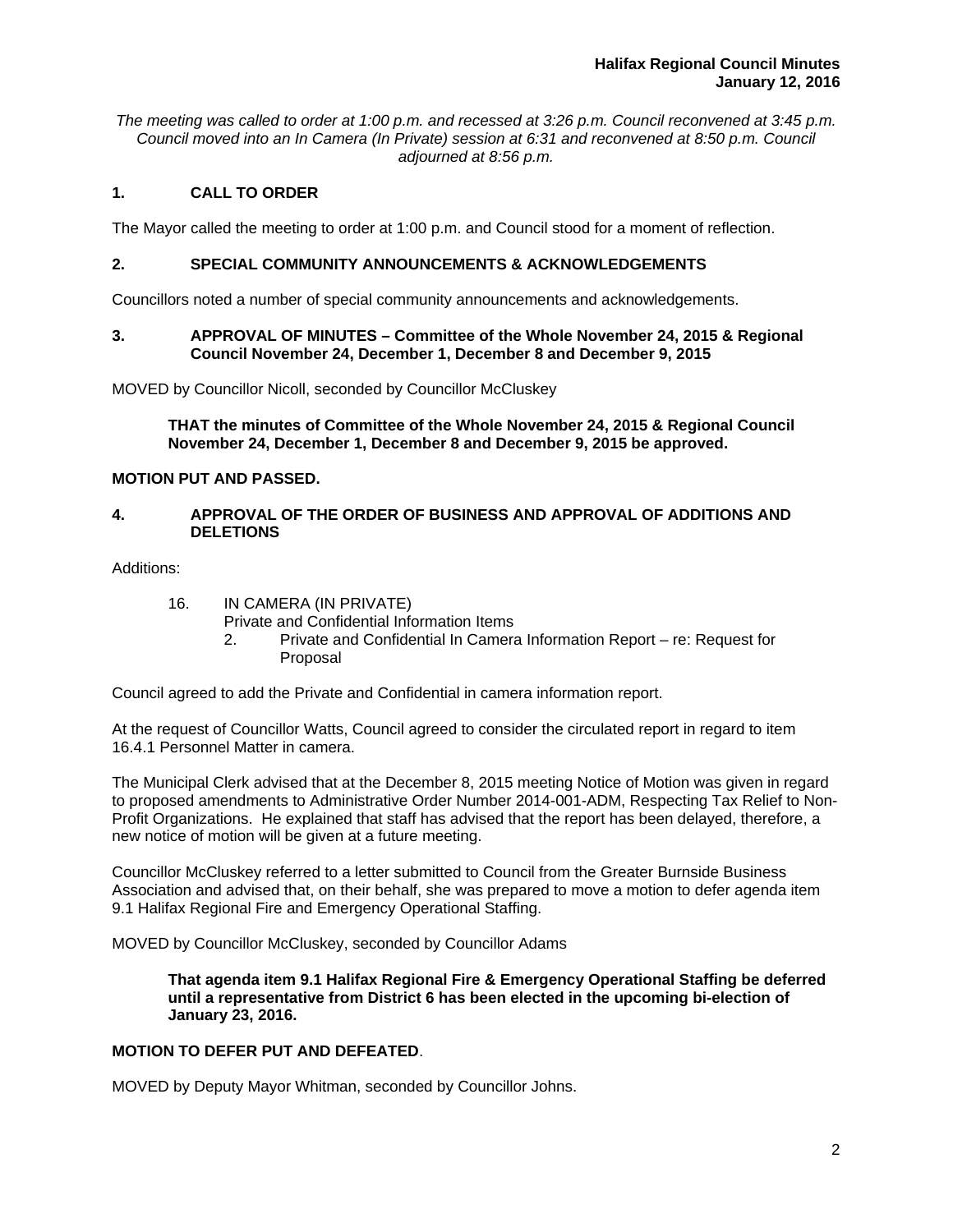# **THAT the agenda be approved as amended.**

Two-thirds majority vote required.

## **MOTION PUT AND PASSED.**

# **5. BUSINESS ARISING OUT OF THE MINUTES - NONE**

# **6. CALL FOR DECLARATION OF CONFLICT OF INTERESTS - NONE**

# **7. MOTIONS OF RECONSIDERATION – NONE**

# **8. MOTIONS OF RESCISSION – NONE**

At this time Council dealt with the Heritage Hearing.

## **11. HERITAGE HEARING**

## **11.1 Case H00420 – Application to consider 2720 Gottingen Street, Halifax as a Municipally Registered Heritage Property**

The following was before Council:

- A recommendation report dated October 28, 2015 submitted by the Chair of the Heritage Advisory Committee; attached was a staff recommendation report dated September 29, 2015.
- An extract of the minutes from the November 10, 2015 Regional Council meeting.
- A staff presentation dated January 12, 2016

Ms. Maggie Holm, Heritage Planner provided the staff presentation on the application by the property owners to have 2720 Gottingen Street, Halifax, registered as a municipal heritage property.

Mr. Myles Baldwin, the applicant, addressed Council and spoke in support of his application. He provided historical details of the property and added that he intended to pursue a commercial venture with the property. He advised that he has been renovating the house for the past year and a half and during this time he has met a number of people who were familiar with the property and very pleased to see it was being kept. Mr. Baldwin spoke favourably about the Heritage Property Program and encouraged the Municipality to do more to expand the knowledge of the program to the average citizen.

MOVED by Councillor Watts, seconded by Councillor Nicoll

#### **That the heritage hearing close.**

## **MOTION PUT AND PASSED.**

MOVED by Councillor Watts, seconded by Councillor Karsten

**THAT Halifax Regional Council approve the registration of 2720 Gottingen Street, Halifax as shown on Map 1 of the staff report dated September 29, 2015 under the HRM Heritage Property Program.** 

# **MOTION PUT AND PASSED UNANIMOUSLY.**

At this time, Council agreed to deal with item 14.4.1.

## **14.4 HERITAGE ADVISORY COMMITTEE**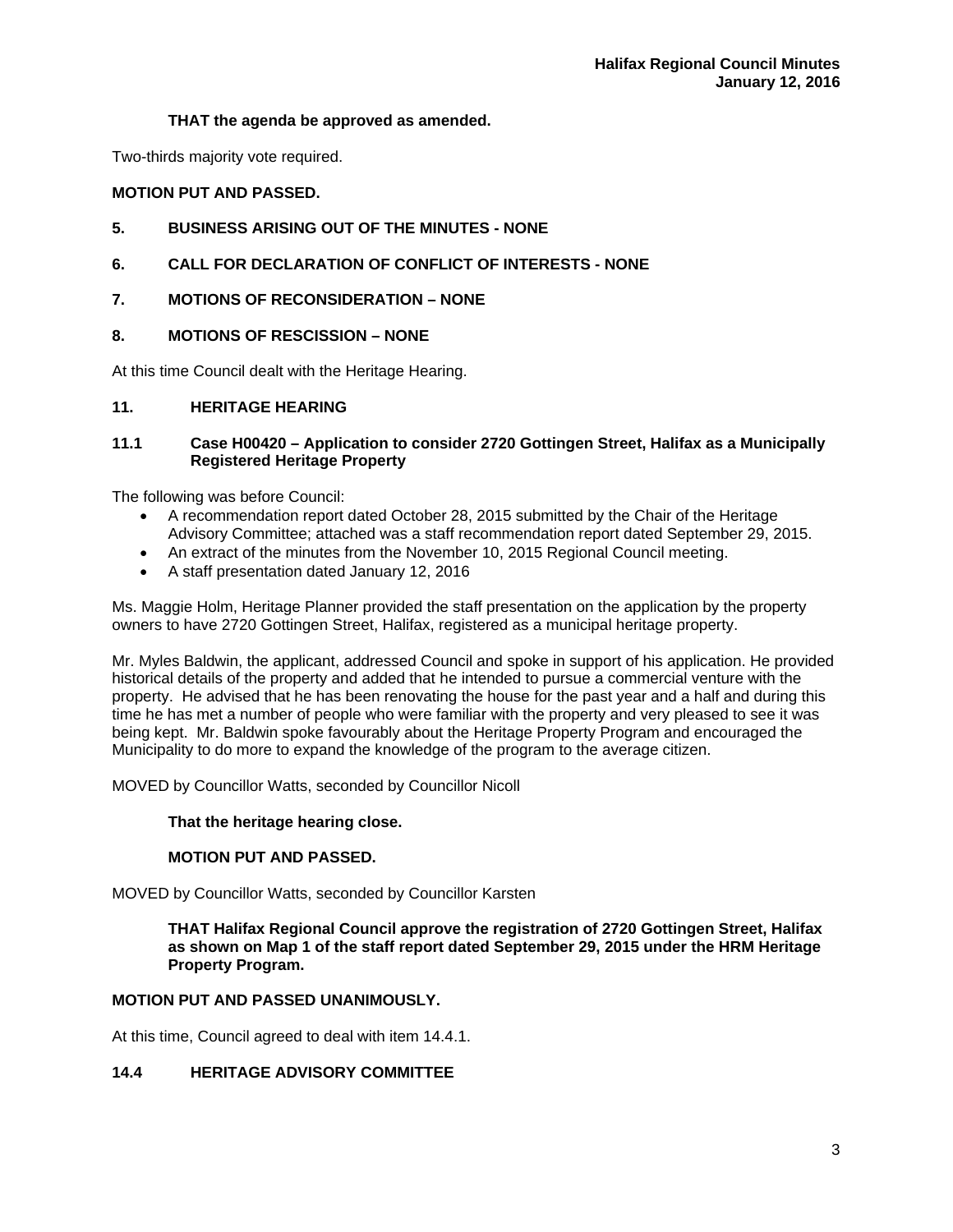## **14.4.1 Case H00413 – Request to Register 2263 Brunswick Street, Halifax as a Municipal Heritage Property**

The following was before Council:

 A recommendation report dated December 15, 2015 submitted by the Chair of the Heritage Advisory Committee; attached was a staff report dated November 16, 2015.

MOVED by Councillor Watts, seconded by Councillor Mason

**That Halifax Regional Council set a date for a heritage hearing to consider the heritage registration for 2263 Brunswick Street, Halifax as shown on Map 1 of the November 16, 2015 staff report.** 

# **MOTION PUT AND PASSED UNANIMOUSLY.**

## **9. CONSIDERATION OF DEFERRED BUSINESS**

## **9.1 Halifax Reginal Fire & Emergency Operational Staffing**

The following was before Council:

- A staff recommendation report dated November 24, 2015.
- Correspondence submitted by Tim Rissesco, Executive Director, Downtown Dartmouth Business Commission; Sean P. O'Boyle, Greater Burnside Business Association, Dianne Parker, Mary and Ron MacDonald, Hon. Maureen MacDonald, MLA, Corinne Steele, Jim Gates, Geralyn MacLellan, Richard Sayer, Doug MacDonald, Tim Rissesco, Bonnie LeDrew, Heather Ternoway, Linda Brown, Ursula Prossegger, Valerie and Roderick Macdonald, Pat Bellefontaine, and Jim Gates.
- A draft extract of the minutes from the November 24, 2015 Regional Council meeting
- Staff presentation and Summary Staff presentation

This matter was considered at Regional Council's November 24, 2015 meeting. A motion to approve the staff recommendation was moved and seconded, and was then deferred pending further discussion with senior fire staff in regard to Station 11 – Patton Road.

Chief Doug Trussler addressed Council and provided an overview of the staff report and recommendation.

The Mayor advised that Council's motion from November 24, 2015 was on the floor; the motion reads as follows:

MOVED by Councillor Mason, seconded by Councillor Walker

#### **That Halifax Regional Council:**

- **1. To improve the effectiveness and safety of fire protection and to crew apparatus, per Council's motion of May 12, 2015:** 
	- **a) convert Station 4 (Lady Hammond) to an E Platoon station:**
	- **b) convert Station 11 (Patton Road) to a Volunteer station; and**
	- **c) convert Station 13 (King Street) to an E Platoon station.**
- **2. Authorize staff to increase the HRFE's career firefighter complement from 413 positions to 423 positions, by close of fiscal 2017/2018.**
- **3. Endorse the consolidation of equipment, career personnel and volunteer personnel in urban, suburban and rural fire stations, to more effectively and safely deliver fire services, as detailed in Table 2 (contained in the November 24, 2015 staff report).**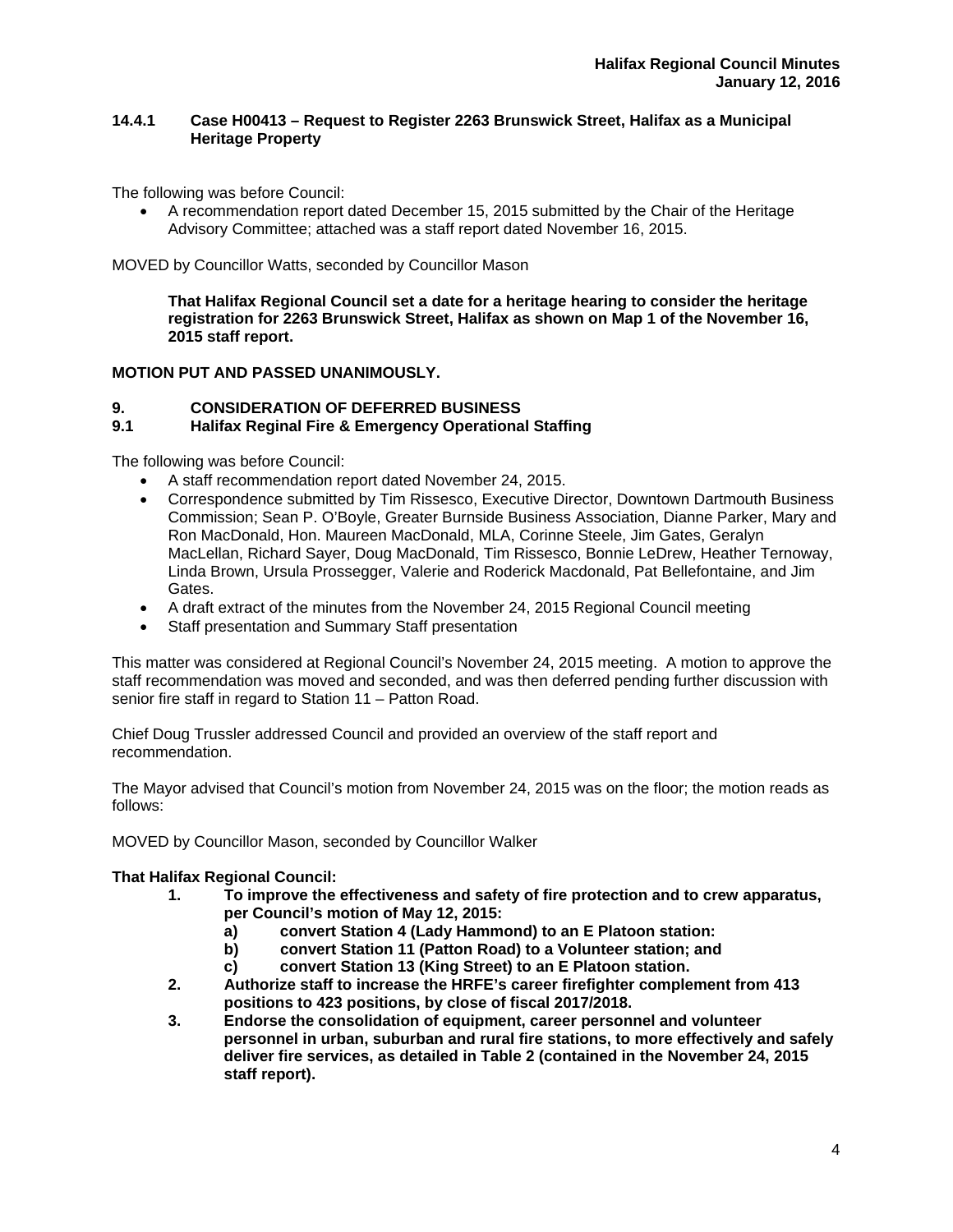Council entered a discussion with several councillors expressing concern over the proposed changes that would convert some stations to E Platoon stations and that Patton Road would be changed to a volunteer staffing model. Other councillors expressed concern that there had been a lot of misinformation circulating in the media in regard to this matter and, as a result, there is no public support because of a perception that the proposed changes would have a negative impact on public safety. Councillors that spoke in support of the motion pointed out that response times and standards will not change and that no stations are being proposed to close. It was further noted that, should Council defeat the motion and put forth another motion that would increase staffing requirements, it would require an increase in taxes, and this was something the public was unlikely to support.

At this time, Councillor McCluskey submitted a petition containing 1052 signatures requesting the Halifax Regional Fire Service maintain 24/7 coverage by career firefighters at the King Street Fire Station.

## **MOTION PUT AND DEFEATED** (5 in favour, 11 against)

In favour: Councillors Dalrymple, Hendsbee, Mason, Walker, and Rankin

Against: Mayor Savage; Deputy Mayor Whitman; and Councillors Karsten, Nicoll, McCluskey, Watts, Mosher, Adams, Johns, Craig, and Outhit.

Council recessed at 3:26 p.m.

Council reconvened at 3:45 p.m.

MOVED by Councillor Craig, seconded by Councillor Watts

#### **That Halifax Regional Council**

- **1) Supplement career staffing at Station 4 (Lady Hammond Road) and Station 13 (King Street) with a complement of volunteer firefighters so they become composite stations;**
- **2) Add career firefighters at Station 8 (Bedford), Station 16 (Eastern Passage), Station 17 (Cole Harbour), and Station 58 (Lakeside) in order to staff each with crews of 4 career firefighters 24-7;**
- **3) Add additional career firefighters at Station 2 (University Avenue) and Station 12 (Highfield Park) to staff the two aerials with crews of 4 career firefighters 24-7; and**
- **4) The cost of these staffing changes to be applied to the general tax rate.**

At the request of Councillor McCluskey, Councillor Craig agreed to friendly amendment to recommendation 1 as follows:

#### **Supplement** *existing* **career staffing at Station 4 (Lady Hammond Road) and Station 13 (King Street) with a complement of volunteer firefighters so they become** *permanent*  **composite stations;**

A discussion ensued with the Acting Chief Administrative Officer responding to questions concerning the budgetary implications of the motion. Subsequently, due to concerns about the financial implications a motion to defer was put.

MOVED by Councillor Adams, seconded by Deputy Mayor Whitman

**That the motion be deferred pending a staff report on the financial implications.**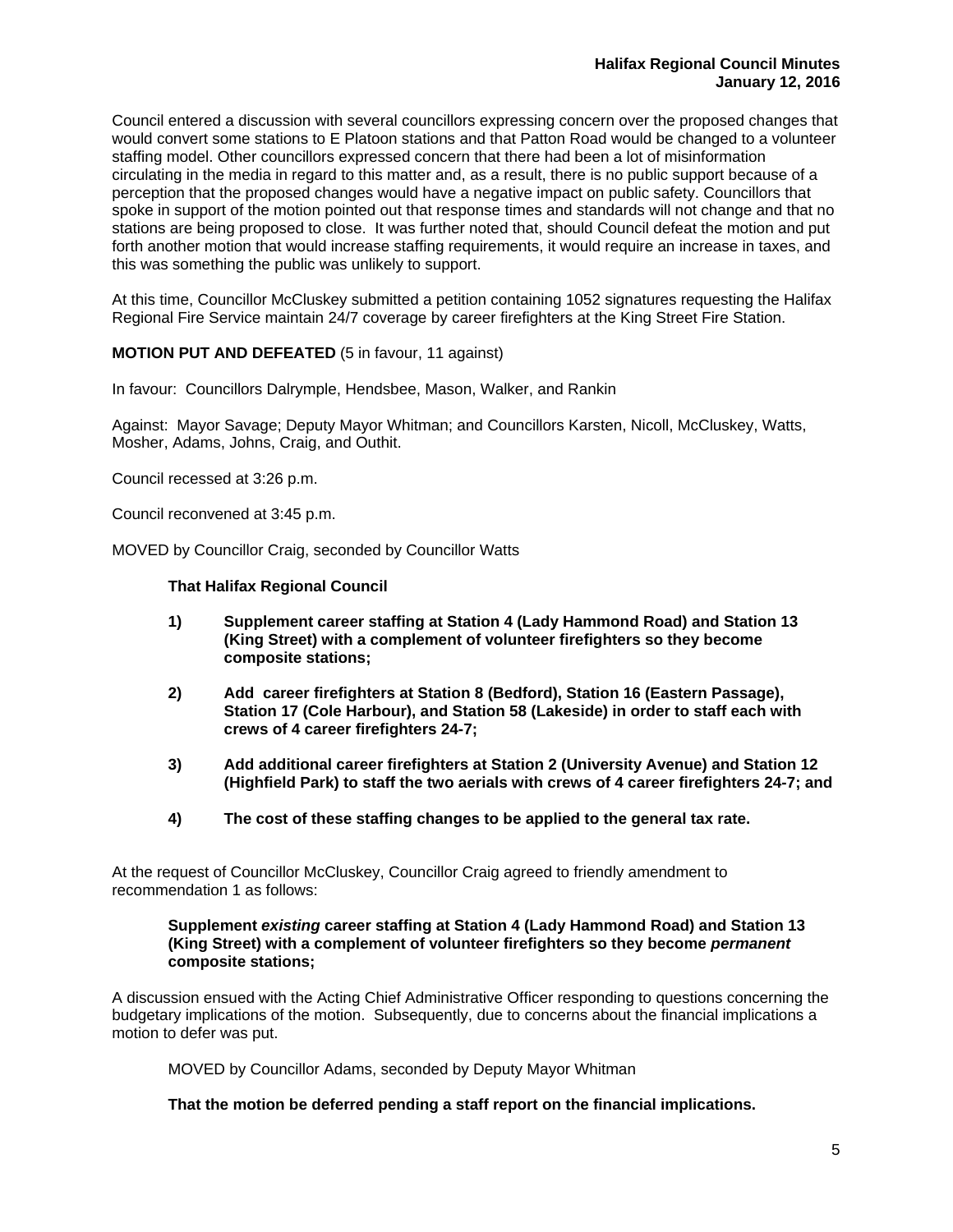The following additional points were brought forward to be addressed in the staff report:

- Each of the 3 recommendations to be costed separately.
- Reference was made to a report from 2006 wherein Council recommended a particular number of fire fighters that it thought should be hired, and staff was ask to bring this forward in the report
- Reference was made to direction Council provided in 2006, and staff was asked to comment on how the direction from 2006 differs from what was presented (in Councillor Craig's motion), and the implications of the direction given in 2006 vs. direction in this motion.
- Council requested that the costing on each of the three motions be phased out over four years.

#### **MOTION TO DEFER WAS PUT AND PASSED** (15 in favour; 1 against)

In favour: Mayor Savage; Deputy Mayor Matt Whitman; and Councillors: Dalrymple, Hendsbee, Karsten, Nicoll, McCluskey, Mason, Watts, Walker, Adams, Rankin, Johns, Craig, and Outhit.

Against: Councillor Mosher

MOVED by Councillor Dalrymple, seconded by Councillor Hendsbee

#### **That staff provide a report on the cost implications of raising the maximum yearly honorarium for volunteer fire fighters by an additional \$2,500 per member.**

#### **MOTION PUT AND PASSED**. (15 in favour, 1 against)

In favour: Mayor Savage; Deputy Mayor Matt Whitman; and Councillors: Dalrymple, Hendsbee, Karsten, Nicoll, McCluskey, Mason, Watts, Walker, Adams, Rankin, Johns, Craig, and Outhit.

Against: Councillor Mosher

Council agreed to consider agenda item 14.1.3 at this time

#### **14.1.3 Halifax Regional Fire & Emergency Recruitment Process**

The following was before Council:

- A staff recommendation report dated December 23, 2015.
- A staff presentation entitled "Career Firefighter Recruitment"

MOVED by Councillor Mason, seconded by Councillor McCluskey

**That Halifax Reginal Council direct Halifax Regional Fire & Emergency to return to Regional Council to report back on the effectiveness of the new recruitment process six months after the establishment of the career Firefighter Consideration for Hire Pool.** 

#### **MOTION PUT AND PASSED UNANIMOUSLY.**

## **10. NOTICES OF TABLED MATTERS – NONE**

- **11. HERITAGE HEARING**
- **11.1 Case H00420 Application to consider 2720 Gottingen Street, Halifax as a Municipally Registered Heritage Property**

This matter had been dealt with earlier in the meeting. See page 3.

#### **12. CORRESPONDENCE, PETITIONS & DELEGATIONS**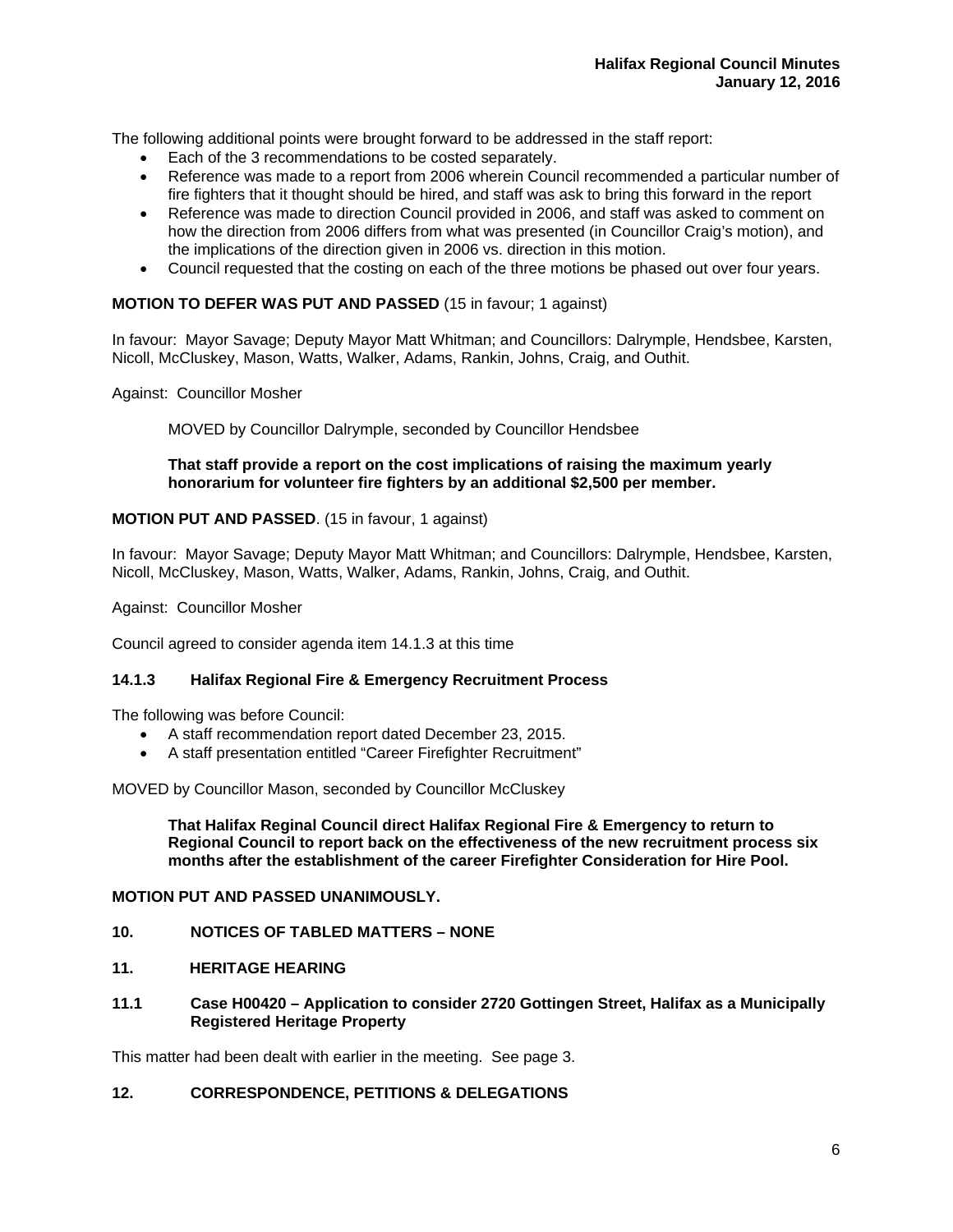## **12.1 Correspondence**

The Clerk noted that correspondence was received for item 9.1 and had been circulated to Council.

## **12.2 Petitions**

## **12.2.1 Councillor McCluskey**

Councillor McCluskey submitted a petition containing 1052 signatures requesting the Halifax Regional Fire Service maintain 24/7 coverage by career firefighters at the King Street Fire Station. Councillor McCluskey had submitted the petition during Council's discussion on agenda item 9.1.

## **12.2.2 Councillor Johns**

Councillor Johns submitted a petition containing 183 signatures from the Lucasville Community Association requesting Council deny the application for Development Agreement for an equestrian farm at 30 Salto Drive and that any current farm operations and future development in the Lucasville Community be discussed between the Municipality and the Community in the context of balancing development with the preservation of the Community's culture and heritage.

Councillor Johns requested that the information in the covering page of the petition be copied and circulated to Council. This request was obliged.

- **12.3 Presentation None**
- **13. INFORMATION ITEMS BROUGHT FORWARD NONE**
- **14. REPORTS**
- **14.1 CHIEF ADMINISTRATIVE OFFICER**
- **14.1.1 Approval of \$50,000 Disbursement and Establishment of Approval Process for DeWolf Fund**

The following was before Council:

A staff recommendation report dated December 10, 2015

MOVED by Councillor Outhit, seconded by Councillor Mason

#### **THAT Halifax Regional Council:**

- **1. Approve the disbursement of \$50,000 from the DeWolf Fund to be used towards the capital construction cost of the new washroom facility in DeWolf Park in Project CPX01194 Regional Park Washroom Facilities as approved in the 2010/11 Project Budget; and<br>2. Direct staff to follow**
- **2. Direct staff to follow Option #1: Community Council Review and Recommendation to Regional Council as the administrative and approval process to follow for the DeWolf Fund in future.**

#### **MOTION PUT AND PASSED UNANIMOUSLY.**

#### **14.1.2 HRM Pension Plan (HRMPP) Amendment**

The following was before Council:

A staff recommendation report dated December 16, 2015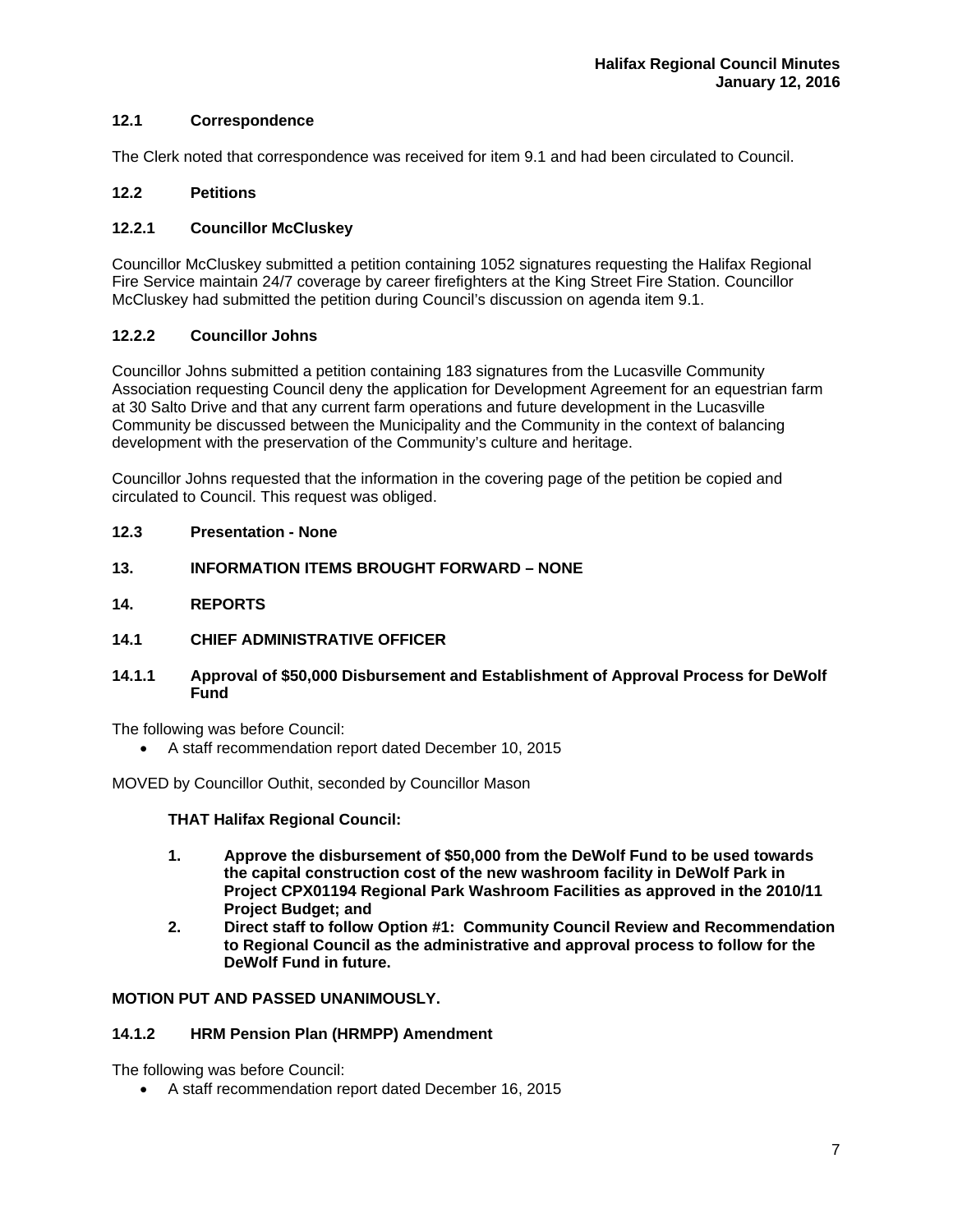MOVED by Councillor Mason, seconded by Councillor Watts

**THAT Halifax Regional Council approve the HRM Pension Plan changes as recommended by the HRM Pension Plan Committee, as outlined in Attachment 1 of the December 16, 2015 staff report.** 

# **MOTION PUT AND PASSED UNANIMOUSLY.**

#### **14.1.3 Halifax Regional Fire & Emergency Recruitment Process**

This matter was discussed earlier in the meeting. See page 6.

## **14.2 AUDIT AND FINANCE STANDING COMMITTEE**

## **14.2.1 Support for Destination Eastern and Northumberland Shores (DEANS)**

The following was before Council:

 A recommendation report dated December 22, 2015 submitted by the Chair of the Audit and Finance Standing Committee and attached recommendation report dated November 20, 2015 submitted by the Chair of the Community Planning and Economic Development Standing Committee.

MOVED by Councillor Hendsbee, seconded by Councillor Karsten

#### **THAT Halifax Regional Council:**

- **1) Approve a grant of \$6,400 per year, renewable annually for up to five years, to be paid to Destination Eastern and Northumberland Shores (DEANS) beginning in the 2015-2016 fiscal year and continuing through the 2020-2021 fiscal year;**
- **2) That the grant be paid through Destination Halifax; and Destination Halifax and DEANS sign an agreement on how the grant is spent and reported on.**

#### **MOTION PUT AND PASSED UNANIMOUSLY.**

#### **14.3 HALIFAX AND WEST COMMUNITY COUNCIL**

#### **14.3.1 Case 20072 – Amendments to Municipal Planning Strategy and Land Use By-law for Planning District 5, 786 and 792 Old Sambro Road, Harrietsfield**

The following was before Council:

 A recommendation report dated December 18, 2015 submitted by the Chair of Halifax and West Community Council.

MOVED by Councillor Adams, seconded by Councillor Walker

**That Halifax Regional Council give First Reading to the proposed amendments to the Municipal Planning Strategy (MPS) and Land Use By-law (LUB) for Planning District 5 as set out in Attachments A and B of the staff report dated November 24, 2015 and schedule a public hearing.** 

**MOTION PUT AND PASSED UNANIMOUSLY.** 

## **14.4 HERITAGE ADVISORY COMMITTEE**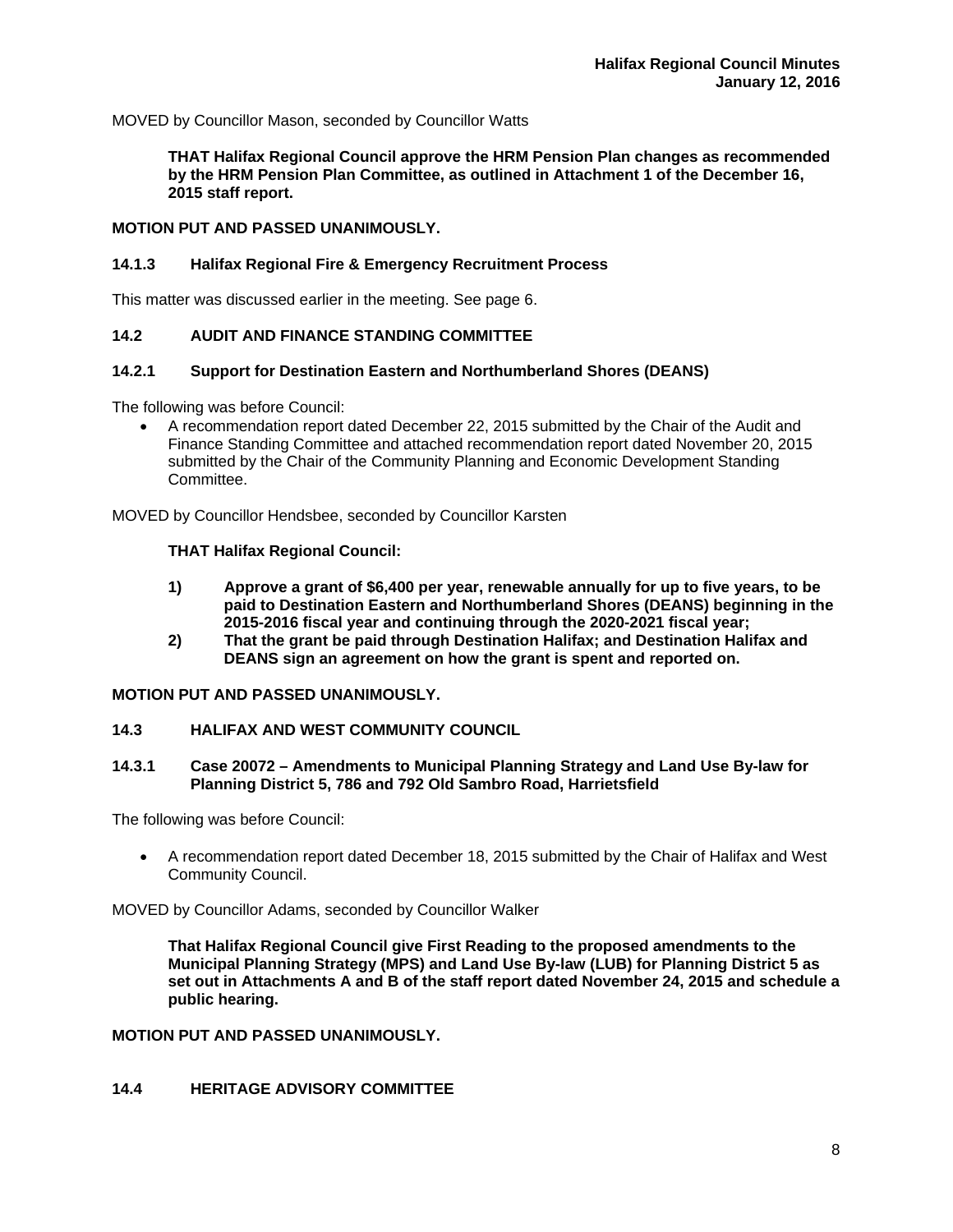## **14.4.1 Case H00413 – Request to Register 2263 Brunswick Street, Halifax as a Municipal Heritage Property**

This matter was discussed earlier in the meeting. See page 3.

## **14.5 MEMBERS OF COUNCIL**

## **14.5.1 Councillor Walker – Councillors Sitting on Planning Advisory Committees**

The following was before Council:

A 'Request for Council's Consideration' form submitted by Councillor Walker.

MOVED by Councillor Walker seconded by Councillor Mason

**THAT Halifax Regional Council request a staff report to consider the legal implications of having Councillors sitting on Planning Advisory Committees as voting members.** 

#### **MOTION PUT AND PASSED UNAMINOUSLY.**

#### **14.5.2 Councillor Walker – Community Boundary Project – Fairview, Clayton Park, Rockingham, Birch Cove, Prince's Lodge and Kearney Lake Area**

The following was before Council:

A 'Request for Council's Consideration' form submitted by Councillor Walker.

MOVED by Councillor Walker, seconded by Councillor Mason

**THAT Halifax Regional Council request a staff report to consider recognizing the communities of Fairview, Clayton Park, Rockingham, Birch Cove, Prince's Lodge and Kearney Lake as official HRM communities and authorize staff to install community signs at entrances to these communities.** 

Councillor Walker shared his experience in obtaining signs, stating that work must be done to understand community boundaries. Council engaged in discussion over how to more broadly determine boundaries and signage processes in the Municipality. Councillors suggested that information be included in the report regarding definition of signs, what constitutes "an official HRM community," how signs are applied for, funding mechanisms, whether branding is required or not, the definition of a community versus a neighbourhood, and determining the location of signs in the Right-of-Way.

#### **MOTION PUT AND PASSED.** (15 in favour, 1 against)

In favour: Mayor Savage; Deputy Mayor Whitman; Councillors: Dalrymple, Hendsbee, Nicoll, McCluskey, Mason, Watts, Mosher, Walker, Adams, Rankin, Johns, Craig, Outhit

Against: Councillor Karsten

#### **14.5.3 Councillor Watts – Possible amendments to the Heritage Incentives Program**

The following was before Council:

A 'Request for Council's Consideration' form submitted by Councillor Watts.

MOVED by Councillor Watts, seconded by Councillor Mason

#### **THAT Halifax Regional Council request a staff report that discusses:**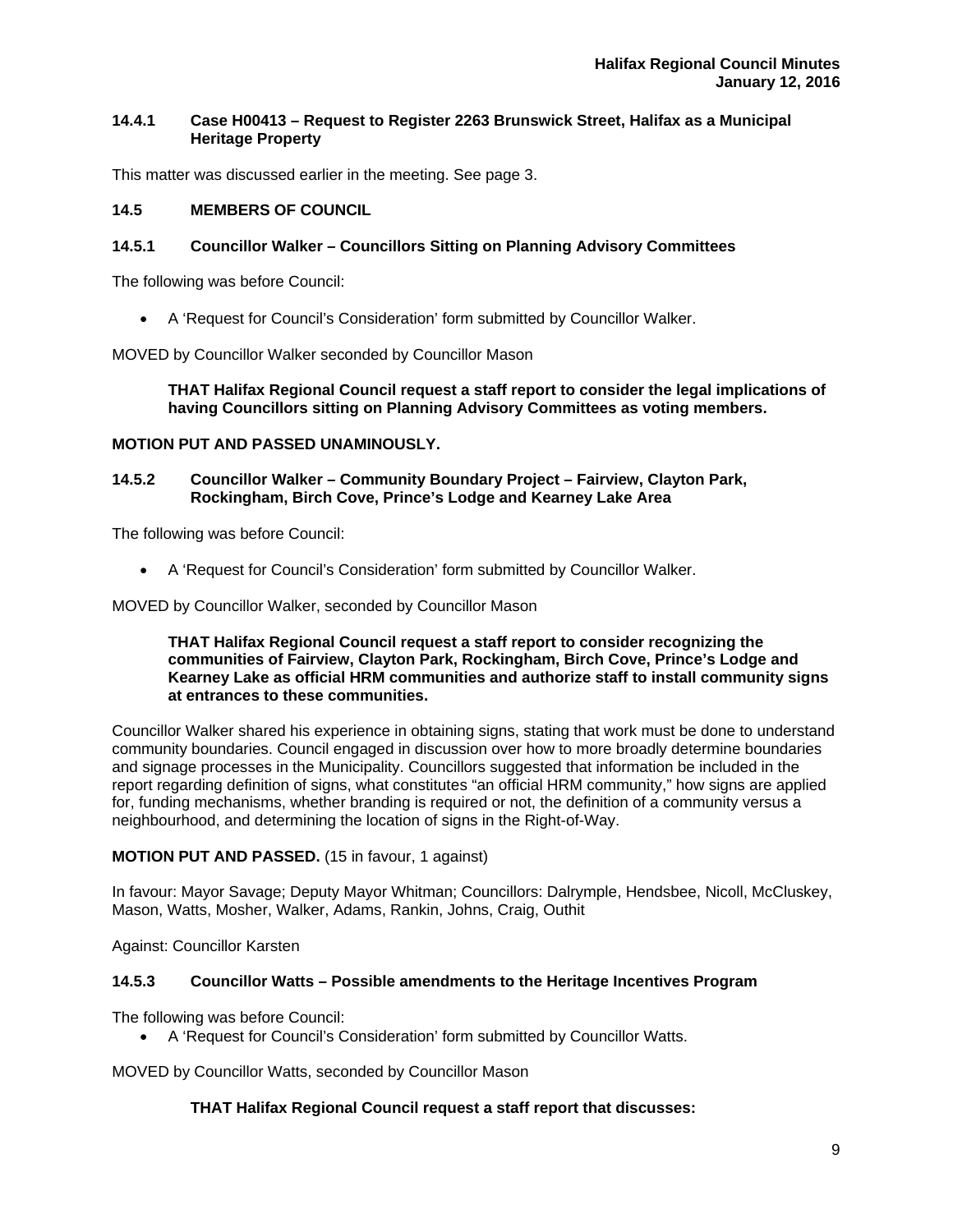- **1. Implications of potential amendments to Administrative Order 2014-002-ADM, the Heritage Incentives Program Administrative Order, that would:** 
	- **a) Change the intake period for applications from January 1st until March 1st for the following fiscal year to October 1st and December 31 for the upcoming fiscal year;**
	- **b) Change the requirement that eligible applications must be evaluated and prioritized by staff and a report and recommendations prepared for consideration by the Heritage Advisory Committee no later than June 30th to the requirement that the evaluation and recommendation report for a HAC recommendation be prepared and the HAC should consider the matter by March 31 so that it can be debated by Regional Council in April of each year once the budget has been passed; and**
	- **c) Change when projects must be completed from March 31st of the same fiscal year as the approval to October 31 of the year following approval which will enable work to be done over 2 summers, and include any financial concerns around the creation of a reserve if this change is made; and**
- **2. Whether the grants need to be approved by Regional Council or whether Regional Council may delegate the approval and sign off of the grants to the CAO, or her/his delegate, with a requirement that an information report be provided to Regional Council at least once a year listing the grants that were awarded.**

## **MOTION PUT AND PASSED UNANIMOUSLY.**

#### **14.5.4 Councillor Mosher – Leaf Collection**

The following was before Council:

A 'Request for Council's Consideration' form submitted by Councillor Mosher

#### MOVED by Councillor Mosher, seconded by Councillor Adams

**THAT Halifax Regional Council request a staff report to analyze the effectiveness of our leaf collection program. The report should include why the leaf collection program was not completed in 2015 and, determine what resources are required to complete the leaf collection program before the winter freezing conditions worsen. In order to ensure appropriate resources are allocated for next year, this report should be completed prior to Regional Council deliberating on the final budget.** 

#### **MOTION PUT AND PASSED UNANIMOUSLY.**

## **14.5.5 Councillor Watts – Staff report request In Camera breach**

The following was before Council:

A 'Request for Council's Consideration' form submitted by Councillor Watts

MOVED by Councillor Watts, seconded by Councillor Mason

#### **THAT Halifax Regional Council request a staff report on options for Council to consider with respect to a breach by a member of Regional Council on matters of an in camera nature.**

Councillor Watts clarified the report should provide guidance on whether breaches follow the code of conduct complaint process or if there is a different process. In addition, it may address the status of the request to the Province to clarify the potential to implement sanctions if there is a break in code of conduct.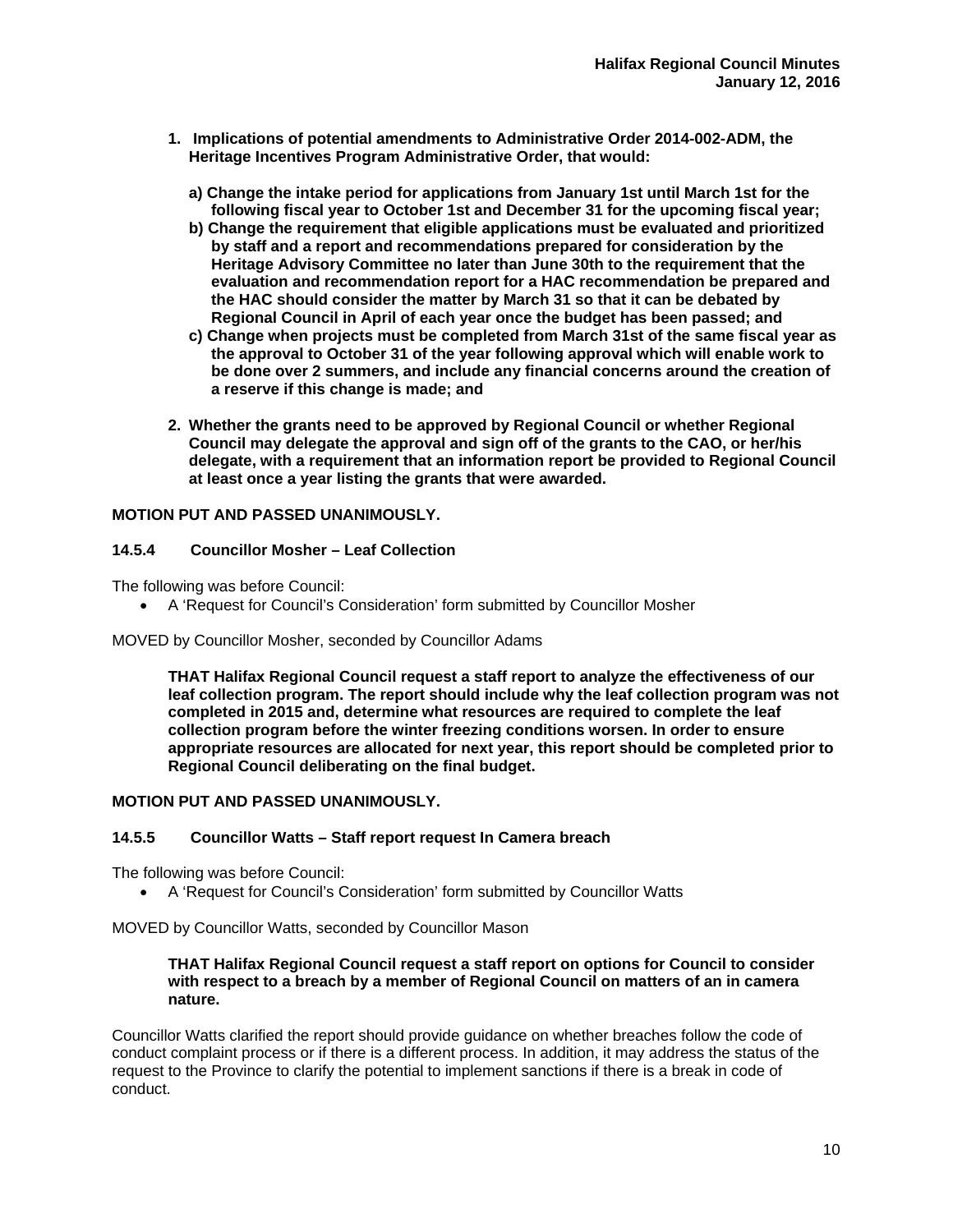#### **MOTION PUT AND PASSED UNANIMOUSLY**

## **15. MOTIONS – NONE**

## **16. IN CAMERA (IN PRIVATE)**

This matter was dealt with following notices of motion. See below.

## **17. ADDED ITEMS - NONE**

## **18. NOTICES OF MOTION**

## **18.1 Councillor Whitman**

TAKE NOTICE that, at the next regular Regional Council meeting, to be held on Tuesday, the 26<sup>th</sup> day of January, 2016, I propose to request a staff report examining initiatives to regulate flyer delivery in the Halifax Regional Municipality.

#### **18.2 Councillor Watts**

TAKE NOTICE that at the next regular Regional Council meeting, to be held on Tuesday, the 26<sup>th</sup> day of January, 2016, I propose to request a staff report on the status of the Bloomfield purchase and sale agreement with Housing Nova Scotia.

The following matter was discussed at this time:

#### **16. IN CAMERA (IN PRIVATE)**

MOVED by Councillor McCluskey, seconded by Councillor Nicoll to convene In Camera.

Council convened In Camera at 6:31 p.m. and reconvened in open session at 8:50 p.m.

The following matters were ratified in open session:

#### **16.1 In Camera (In Private) Minutes – Regional Council December 1 and 8, 2015 and Committee of the Whole December 9, 2015**

MOVED by Councillor Walker, seconded by Councillor Watts

**That the In Camera (In Private) minutes of Regional Council December 1 and 8, 2015 and Committee of the whole December 9, 2015 be approved as amended.** 

#### **MOTION PUT AND PASSED.**

**16.2 Property Matter** 

#### **16.2.1 Property Acquisition – West Bedford Transit Terminal Park and Ride Facility**

MOVED by Councillor Outhit seconded by Councillor Hendsbee

#### **That Halifax Regional Council:**

**1. Approve an increase to the budget of the newly established Project CM000010 – West Bedford Transit Terminal/Park and Ride for the purchase of land to be funded from Halifax Transit's 2015/16 projected surplus, in operating account**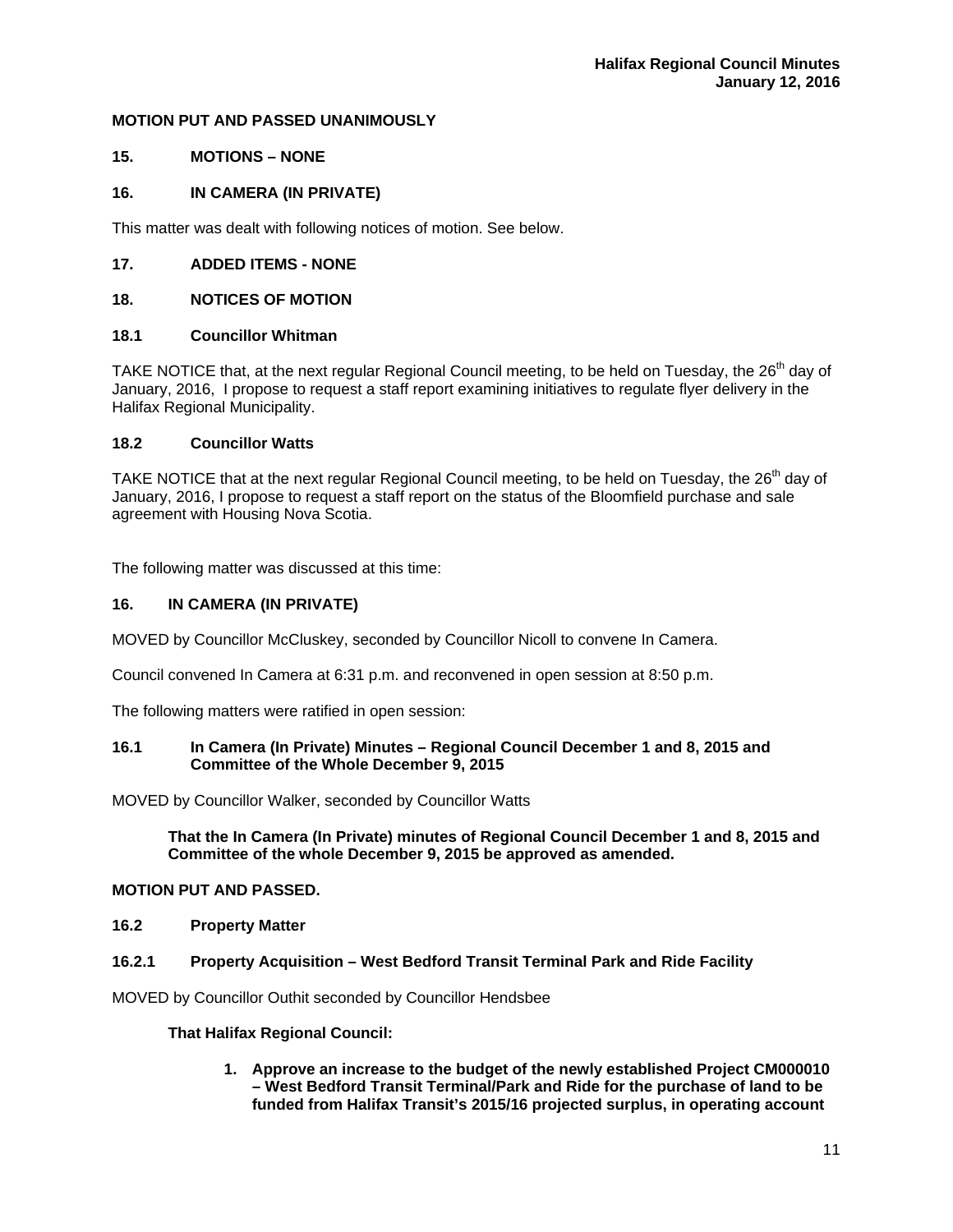**M701, as detailed in the Financial Implications of the private and confidential staff report dated November 4, 2015.** 

- **2. Authorize the Mayor and Municipal Clerk to execute an Agreement of Purchase and Sale with West Bedford Holdings Limited (henceforth WBH) for an 8.27 acre parcel of land from PID #41324443, located along Innovation Drive in Halifax for the purpose of siting a transit terminal and park & ride facility, as per the terms and conditions outlined in the private and confidential staff report dated November 4, 2015 and Table 1; and as per the financial implications section of private and confidential staff report dated November 4, 2015.**
- **3. It is further recommended that this report not be released to the public until the transaction has closed.**

## **MOTION PUT AND PASSED.**

**16.3 Contract Negotiations** 

#### **16.3.1 Request for Proposal – Private and Confidential Report**

MOVED by Councillor Mosher, seconded by Councillor Adams

#### **THAT Halifax Regional Council**

- **1. Approve the contract with HIAA for the provision of on-site uniformed armed policing services with Halifax Regional Police for a five year term on a cost recovery basis as proposed and accepted in the request for proposal process; and**
- **2. Delegate authority to the Chief of Police to execute the contract on behalf of Halifax Regional Municipality with HIAA once the contract has been finalized.**

#### **MOTION PUT AND PASSED.**

#### **16.4 Personnel Matter**

- **16.4.1 Personnel Matter Private and Confidential Report** 
	- (i) CAO Performance Review

#### MOVED by Councillor Karsten, seconded by Councillor Craig

**THAT Halifax Regional Council ratify the Chief Administrative Officer (CAO) annual evaluation rating as outlined in the January 11, 2016 private and confidential report of the Executive Standing Committee and that the report not be released to the public.** 

#### **MOTION PUT AND PASSED.**

(ii) CAO Search

MOVED by Deputy Mayor Whitman, seconded by Councillor Karsten

**THAT Halifax Regional Council direct the Executive Standing Committee to contract an external organization to support the recruitment of a Chief Administrative Officer (CAO) as per the Private and Confidential Executive Standing Committee staff report dated December 15, 2015. A recommendation will come back to Council for final approval regarding a preferred candidate and that the report not be released to the public.** 

# **MOTION PUT AND PASSED.**